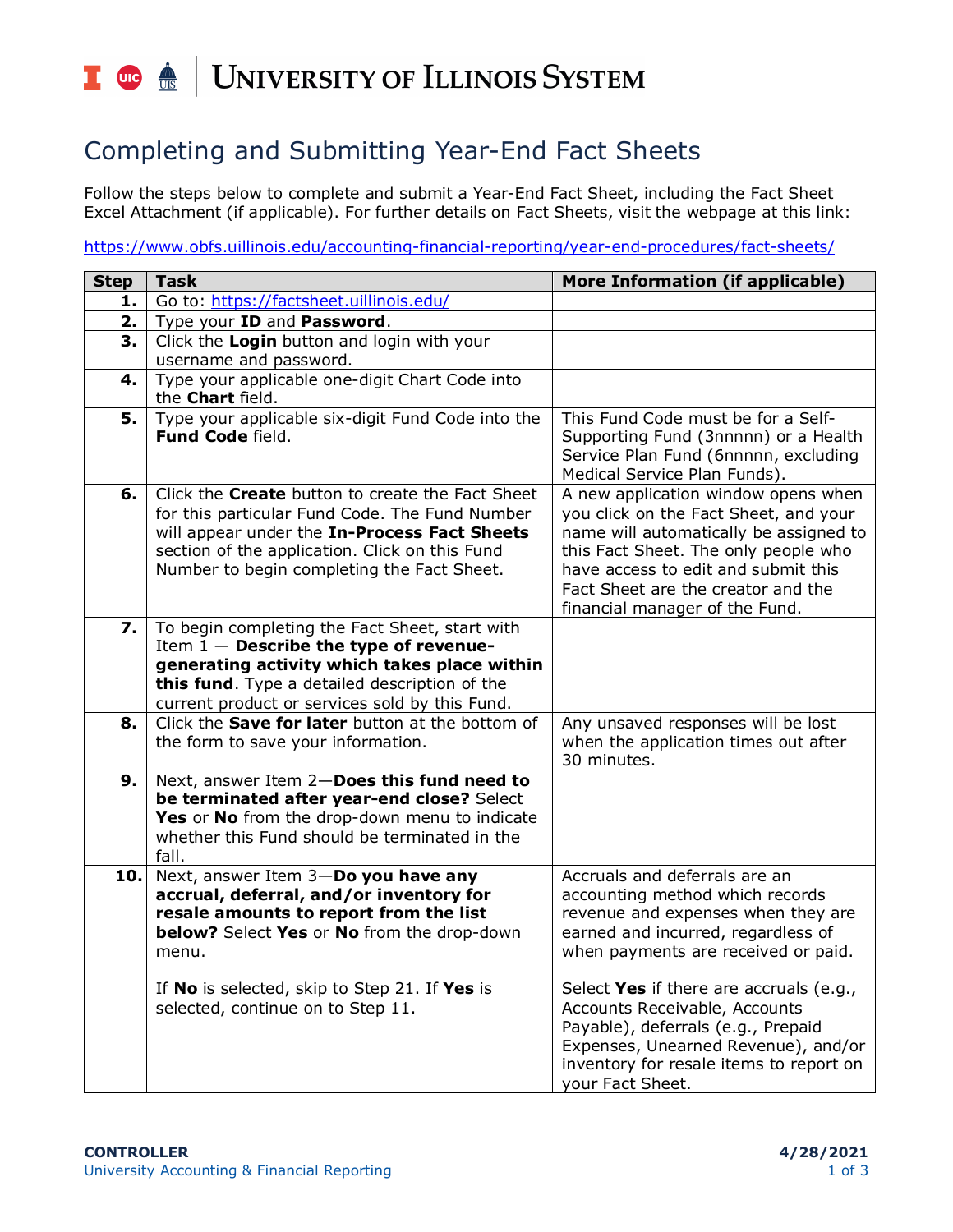## I **the ACCE** UNIVERSITY OF ILLINOIS SYSTEM

| <b>Step</b> | <b>Task</b>                                                                                      | More Information (if applicable)                                            |
|-------------|--------------------------------------------------------------------------------------------------|-----------------------------------------------------------------------------|
| 11.         | Click the <b>Save for later</b> button at the bottom of                                          |                                                                             |
|             | the form to save your information.                                                               |                                                                             |
| 12.         | If you selected Yes for having accruals,                                                         | <b>NOTE:</b> It is essential that you use the                               |
|             | deferrals, and/or inventory for resale to report,                                                | current year's Fact Sheet Excel                                             |
|             | complete the following steps:                                                                    | Attachment. You must use the<br>current version to ensure that the          |
|             | a. Click the Download Excel File button to                                                       | proper year-end cutoffs are being                                           |
|             | download the current year's Fact Sheet                                                           | utilized within the related formulas. If                                    |
|             | Excel Attachment; and                                                                            | you use an older version of the                                             |
|             |                                                                                                  | attachment, you will have to re-                                            |
|             | <b>b.</b> Save it to your computer's desktop or                                                  | submit your information with the                                            |
|             | shared drive.                                                                                    | current version.                                                            |
| 13.         | <b>Accounts Receivable:</b> Complete the Accounts                                                | See Accounts Receivable Reference                                           |
|             | Receivable tab in the Fact Sheet Excel                                                           | Tool for further procedures on how to                                       |
|             | Attachment, if applicable. Review all information                                                | complete this tab.                                                          |
|             | and cell comments on the tab for additional                                                      |                                                                             |
|             | guidance in completing the tab.                                                                  |                                                                             |
| 14.         | Inventory for Resale: Complete the Inventory<br>for Resale tab in the Fact Sheet Excel           | See Inventory for Resale Reference<br>Tool for further procedures on how to |
|             | Attachment, if applicable. Review all information                                                | complete this tab.                                                          |
|             | and cell comments on the tab for additional                                                      |                                                                             |
|             | guidance in completing the tab.                                                                  |                                                                             |
| 15.         | Publications Inventory: Complete the                                                             | See Publication Inventory Reference                                         |
|             | Publications Inventory tab in the Fact Sheet                                                     | Tool for further procedures on how to                                       |
|             | Excel Attachment, if applicable. Review all                                                      | complete this tab.                                                          |
|             | information and cell comments on the tab for                                                     |                                                                             |
|             | additional guidance in completing the tab.                                                       |                                                                             |
| 16.         | Prepaid Expenses: Complete the Prepaid<br>Expenses tab in the Fact Sheet Excel                   | See Prepaid Expenses Reference Tool<br>for further procedures on how to     |
|             | Attachment, if applicable. Review all information                                                | complete this tab.                                                          |
|             | and cell comments on the tab for additional                                                      |                                                                             |
|             | guidance in completing the tab.                                                                  |                                                                             |
| 17.         | <b>Accounts Payable:</b> Complete the Accounts                                                   | See Accounts Payable Reference Tool                                         |
|             | Payable tab in the Fact Sheet Excel Attachment,                                                  | for further procedures on how to                                            |
|             | if applicable. Review all information and cell                                                   | complete this tab.                                                          |
|             | comments on the tab for additional guidance in                                                   |                                                                             |
|             | completing the tab.                                                                              |                                                                             |
| 18.         | <b>Unearned Revenue: Complete the Unearned</b>                                                   | See Unearned Revenue Reference                                              |
|             | Revenue tab in the Fact Sheet Excel Attachment,                                                  | Tool for further procedures on how to                                       |
|             | if applicable. Review all information and cell<br>comments on the tab for additional guidance in | complete this tab.                                                          |
|             | completing the tab.                                                                              |                                                                             |
| 19.         | Save the Fact Sheet Excel Attachment to your                                                     |                                                                             |
|             | desktop or shared drive, using a unique file                                                     |                                                                             |
|             | name.                                                                                            |                                                                             |
|             |                                                                                                  |                                                                             |